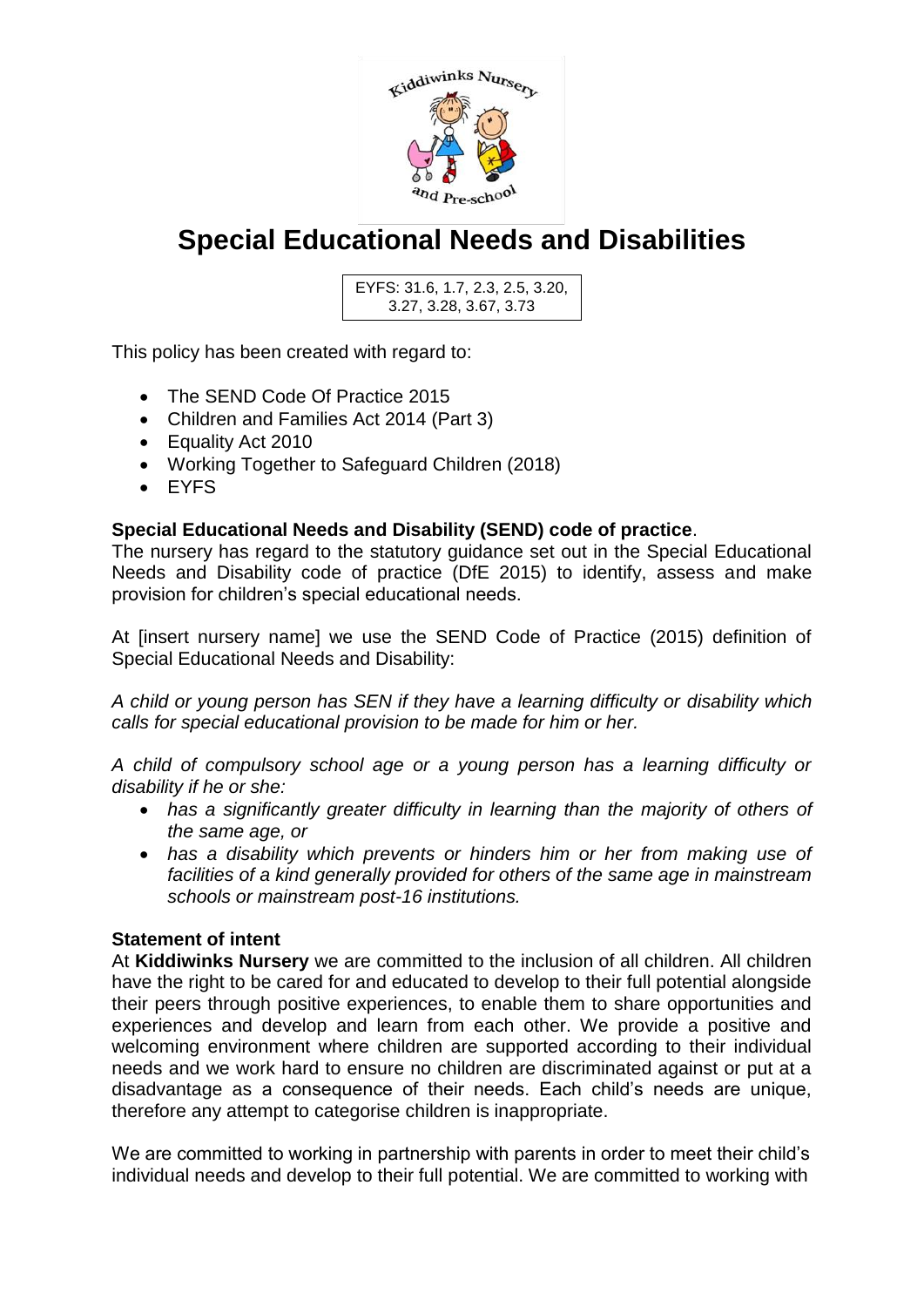

any child who has a specific need and/or disability and making reasonable adjustments to enable every child to make full use of the nursery's facilities. All children have a right to a broad and well-balanced early learning environment.

The nursery will undertake a Progress Check of all children at age two in accordance with the Code of Practice. The early years provider will also undertake an assessment at the end of the Early Years Foundation Stage (in the final term of the year in which a child turns five) to prepare an EYFS Profile of the child.

Where we believe a child may have additional needs that have previously been unacknowledged, we will work closely with the child's parents and any relevant professionals to establish if any additional action is required.

Where a child has additional needs, we feel it is paramount to find out as much as possible about those needs; any way that this may affect his/her early learning or care needs and any additional help he/she may need by:

- Liaising with the child's parents and, where appropriate, the child
- Liaising with any professional agencies
- Reading any reports that have been prepared
- Attending any review meetings with the local authority/professionals
- Observing each child's development and monitoring such observations regularly.

All children will be given a full settling in period when joining the nursery according to their individual needs.

We will:

- Recognise each child's individual needs and ensure all staff are aware of, and have regard for, the Special Educational Needs Code of Practice
- Ensure that all children are treated as individuals/equals and are supported to take part in every aspect of the nursery day according to their individual needs and abilities
- Include all children and their families in our provision
- Identify the specific needs of children with special educational needs and/or disabilities and meet those needs through a range of strategies
- Ensure that children who learn at an accelerated pace e.g. gifted and talented children are also supported
- Encourage children to value and respect others
- Provide well informed and suitably trained practitioners to help support parents and children with special educational difficulties and/or disabilities
- Develop and maintain a core team of staff who are experienced in the care of children with additional needs and identify a Special Educational Needs and Disabilities Co-ordinator (SENCO) who is experienced in the care and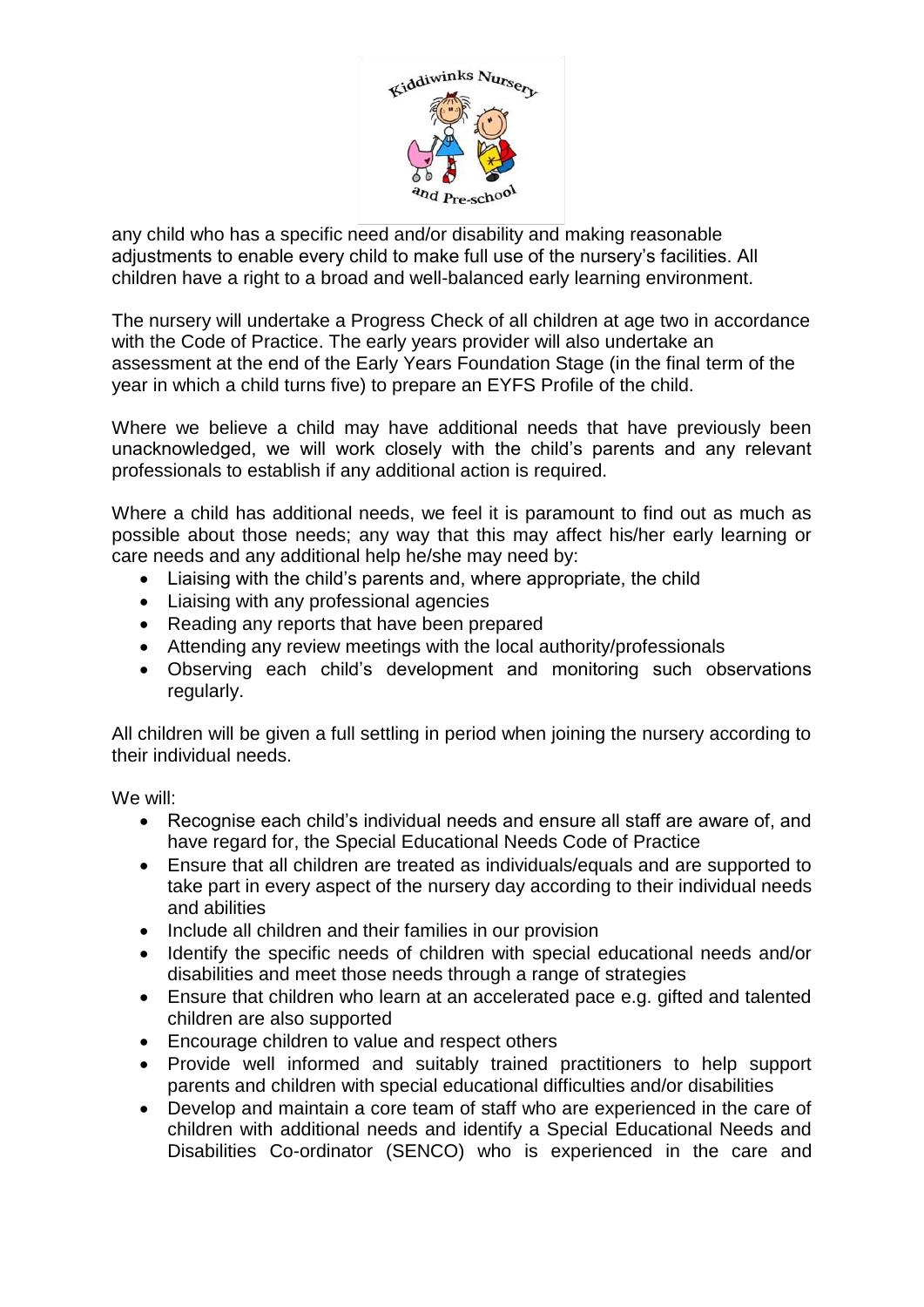

assessment of children with additional needs. Staff will be provided with specific training relating to SEND and the SEND Code of Practice

- Monitor and review our practice and provision and, if necessary, make adjustments, and seek specialist equipment and services if needed
- Challenge inappropriate attitudes and practices
- Promote positive images and role models during play experiences of those with additional needs wherever possible
- Celebrate diversity in all aspects of play and learning.
- Work in partnership with parents and other agencies in order to meet individual children's needs, including the education, health and care authorities, and seek advice, support and training where required
- Share any statutory and other assessments made by the nursery with parents and support parents in seeking any help they or the child may need

Our nursery Special Education Needs and Disabilities Co-ordinator (SENCO) is **Hannah Lewis**.

The role of the SENCO In our setting includes:

- ensuring all practitioners in the setting understand their responsibilities to children with SEN and the setting's approach to identifying and meeting SEN
- advising and supporting colleagues
- ensuring parents are closely involved throughout and that their insights inform action taken by the setting
- liaising with professionals or agencies beyond the setting
- taking the lead in implementing the graduated approach and supporting colleagues through each stage of the process.

We will:

- Designate a named member of staff to be the SENCO and share their name with parents
- Have high aspirations for all children and support them to achieve to their full potential
- Develop respectful partnerships with parents and families
- Ensure parents are involved at all stages of the assessment, planning, provision and review of their child's care and education and where possible include the thoughts and feelings voiced by the child
- Signpost parents and families to our Local Offer in order to access local support and services
- Undertake formal Progress Checks and Assessments of all children in accordance with the SEND Code of Practice January 2015
- Provide a statement showing how we provide for children with special educational needs and/or disabilities and share this with staff, parents and other professionals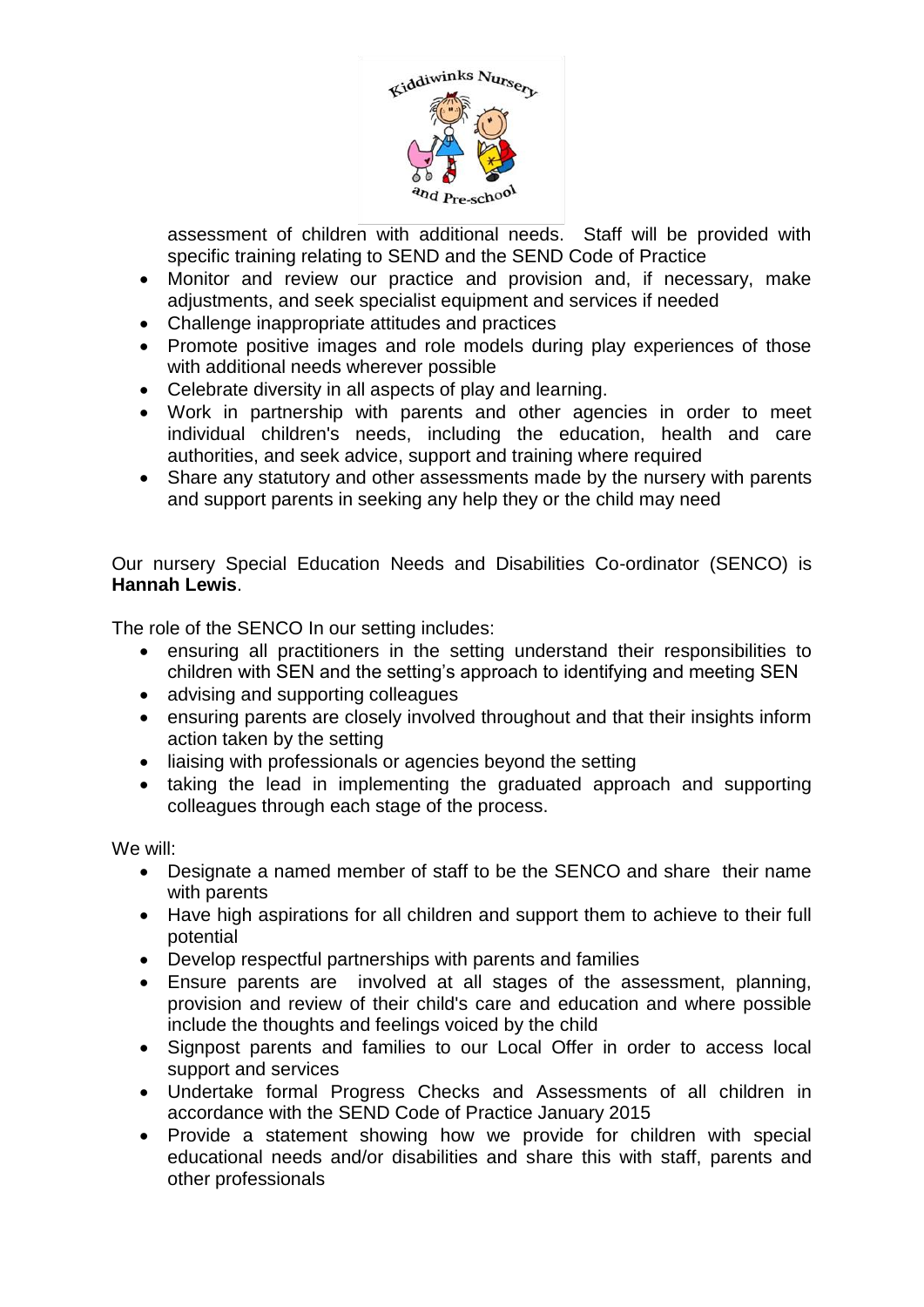

- Ensure that the provision for children with SEN and/or disabilities is the responsibility of all members of staff in the nursery through training and professional discussions
- Set out in our inclusive admissions practice on how we meet equality of access and opportunity
- Make reasonable adjustments to our physical environment to ensure it is, as far as possible suitable for children and adults with disabilities using the facilities
- Provide a broad, balanced, aspirational early learning environment for all children with SEN and/or disabilities and differentiated activities to meet all individual needs and abilities
- Liaise with other professionals involved with children with special educational needs and/or disabilities and their families, including transition arrangements to other settings and schools. (See our transitions policy).
- Use the graduated response system to assess, plan, do and review to ensure early identification of any SEND
- Ensure that children with special educational needs and/or disabilities and their parents are consulted at all stages of the graduated response, taking into account their levels of ability
- Review children's progress and support plans [insert time frame e.g. every 4 weeks] and work with parents to agree on further support plans
- Provide privacy of children with special educational needs and/or disabilities when intimate care is being provided
- Raise awareness of any specialism the setting has to offer, e.g. Makaton trained staff
- Ensure the effectiveness of our SEN/disability provision by collecting information from a range of sources e.g. additional support reviews, Education and Healthcare (EHC) plans, staff and management meetings, parental and external agencies' views, inspections and complaints. This information is collated, evaluated and reviewed annually
- Provide a complaints procedure and make available to all parents in a format that meets their needs e.g. Braille, audio, large print, additional languages
- Monitor and review our policy and procedures annually.

## **Effective assessment of the need for early help**

Local agencies should work together to put processes in place for the effective assessment of the needs of individual children who may benefit from early help services. Children and families may need support from a wide range of local agencies. Where a child and family would benefit from coordinated support from more than one agency (e.g. education, health, housing, police) there should be an inter-agency assessment. These early help assessments, such as the Common Assessment Framework, should identify what help the child and family require to prevent needs escalating to a point where intervention would be needed via a statutory assessment under the Children Act 1989.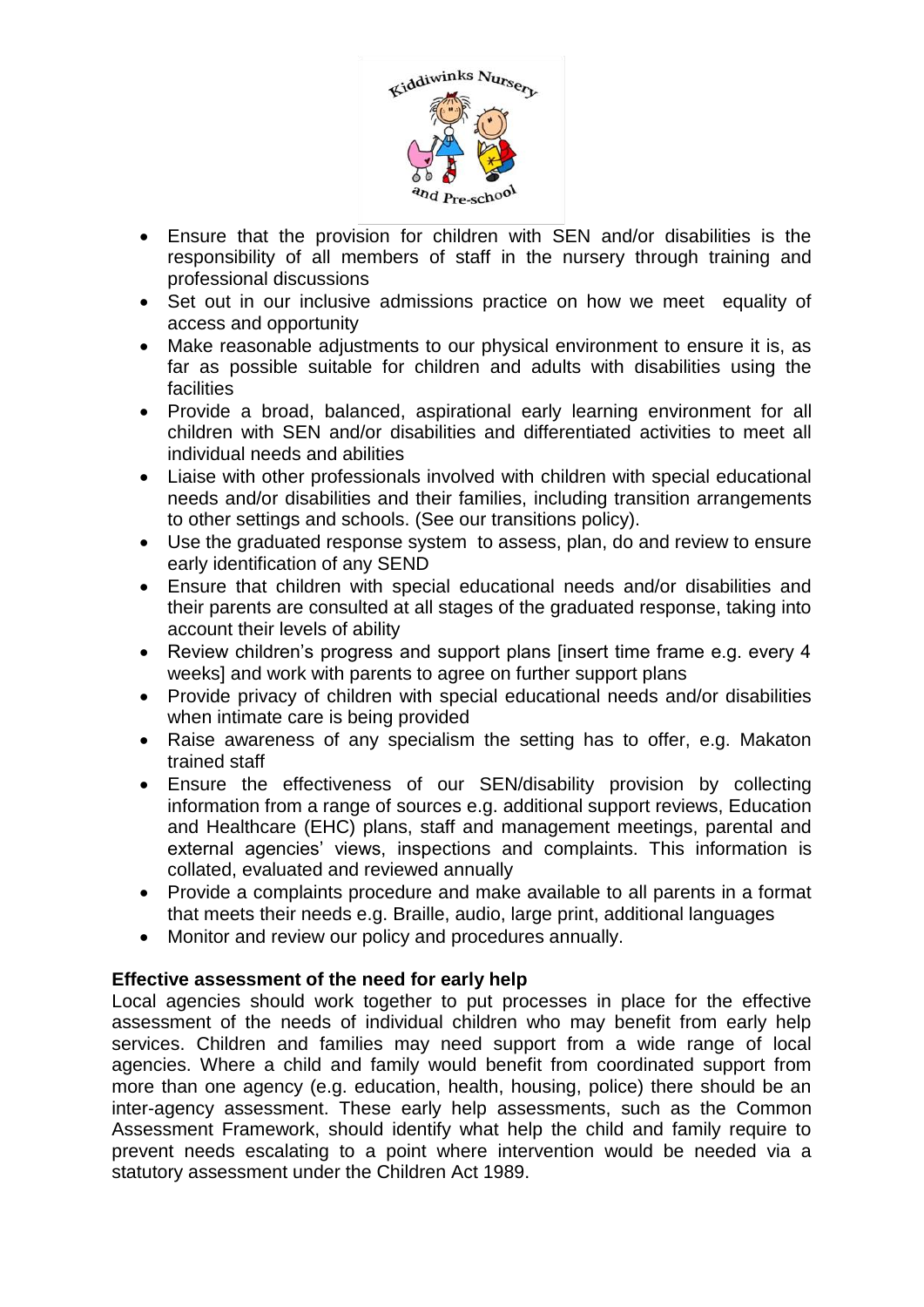

The early help assessment should be undertaken by a lead professional who should provide support to the child and family, act as an advocate on their behalf and coordinate the delivery of support services. The lead professional role could be undertaken by a General Practitioner (GP), family support worker, teacher, health visitor and/or special educational needs coordinator. Decisions about who should be the lead professional should be taken on a case by case basis and should be informed by the child and their family.

For an early help assessment to be effective:

- The assessment should be undertaken with the agreement of the child and their parents or carers. It should involve the child and family as well as all the professionals who are working with them;
- A teacher, GP, health visitor, early years' worker or other professional should be able to discuss concerns they may have about a child and family with a social worker in the local authority. Local authority children's social care should set out the process for how this will happen; and
- If parents and/or the child do not consent to an early help assessment, then the lead professional should make a judgement as to whether, without help, the needs of the child will escalate. If so, a referral into local authority children's social care may be necessary.

If at any time it is considered that the child may be a child in need as defined in the Children Act 1989, or that the child has suffered significant harm, or is likely to do so, a referral should be made immediately to local authority children's social care. This referral can be made by any professional. *Working together to safeguard children 2018*

#### **Graduated Approach**

We follow the SEND Code of Practice (2015) recommendation that, in addition to the formal checks above, nurseries should adopt a graduated approach to assessment and planning, led and coordinated by a SENCO. Good practice of working together with parents, and the observation and monitoring of children's individual progress, will help identify any child with special educational needs or disability This graduated approach will be led and coordinated by the SENCO and appropriate records will be kept according to the Code of Practice.

#### **Assess**

In identifying a child as needing SEN support, the key person, working with the SENCO and the child's parents, will carry out an analysis of the child's needs. This initial assessment will be reviewed regularly to ensure that support is matched to need. Where there is little or no improvement in the child's progress, more specialist assessment may be called for from specialist teachers or from health, social services or other agencies beyond the setting. Where professionals are not already working with the setting, the SENCO will contact them, with the parents' agreement.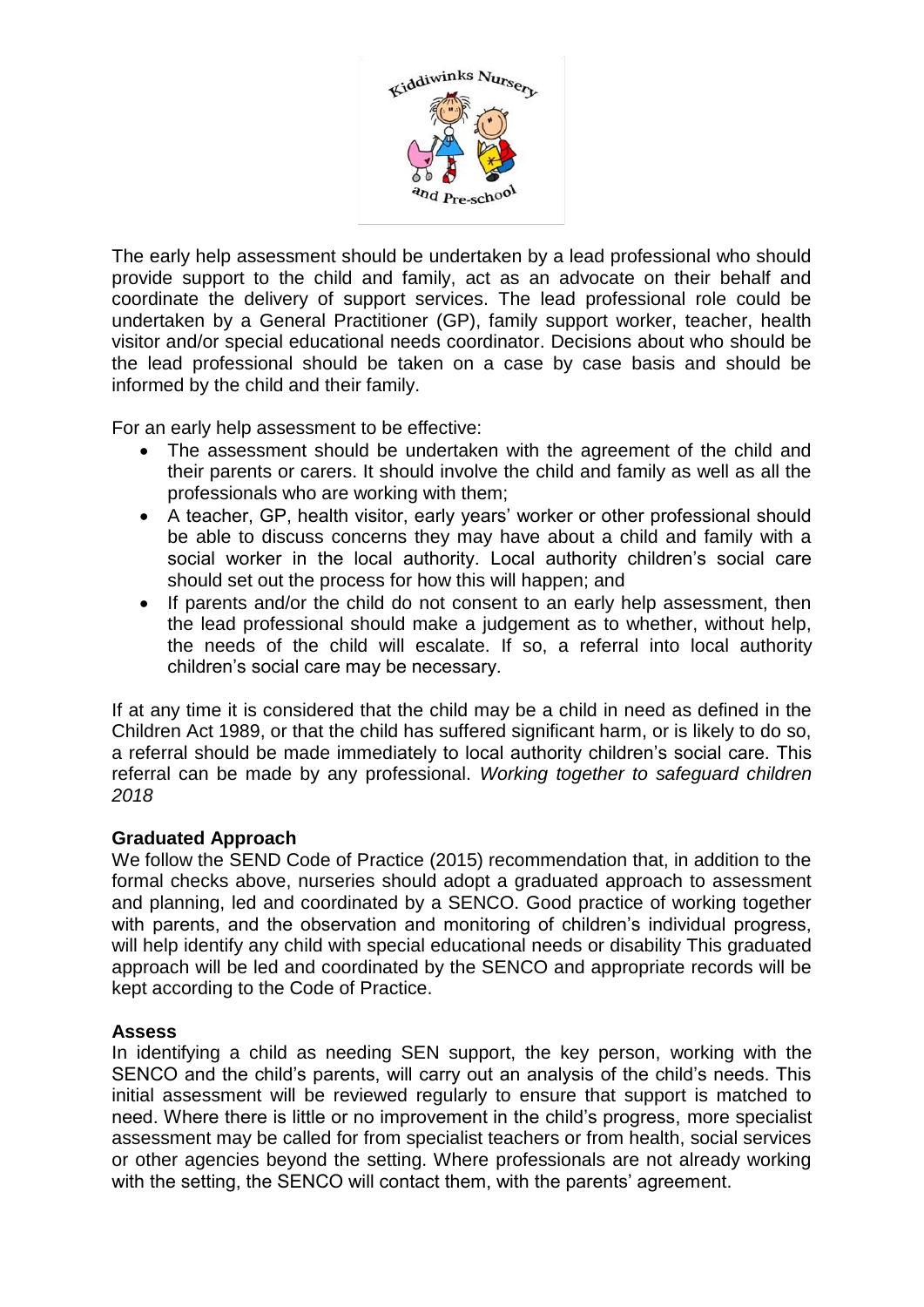

### **Plan**

Where it is decided to provide SEN support, and having formally notified the parents, the key person and the SENCO, in consultation with the parent, will agree the outcomes they are seeking, the interventions and support to be put in place, the expected impact on progress, development or behaviour, and a clear date for review. Plans will take into account the views of the child.

The support and intervention provided will be selected to meet the outcomes identified for the child, based on reliable evidence of effectiveness, and provided by practitioners with relevant skills and knowledge. Any related staff development needs should be identified and addressed. Parents will be involved in planning support and, where appropriate, in reinforcing the provision or contributing to progress at home.

## **Do**

The child's key person will be responsible for working with the child on a daily basis. With support from the SENCO, they will oversee the implementation of the intervention agreed as part of SEN support. The SENCO will support the key person in assessing the child's response to the action taken, in problem solving and advising on the effective implementation of support.

#### **Review**

The effectiveness of the support and its impact on the child's progress will be reviewed in line with the agreed date. The impact and quality of the support will be evaluated by the key person and the SENCO in full consultation with the child's parents and taking into account the child's views. Information will be shared with parents about the impact of the support provided.

Assess - The key person works with the setting SENCO and the child's parents and brings together all the information, then analyses the child's needs.

Plan - The key person and the SENCO will agree, in consultation with the parent, the outcomes they are seeking for the child, the interventions and support to be put in place, the expected impact on progress, development and behaviour and finally a date for review.

Do - The child's key person implements the agreed interventions or programmes Review - On the agreed date, the key person and SENCO working with the child's parents, and taking into account the child's views, will review the effectiveness of the support and the impact of the support on the child's progress. They will then evaluate the impact and quality of support on the child.

## **Education and Health Plan (EHC)**

Some children and young people may require an EHC needs assessment in order to decide whether it is necessary to develop an EHC plan. The purpose of an EHC plan is to make adjustments and offer support to meet the special educational needs of